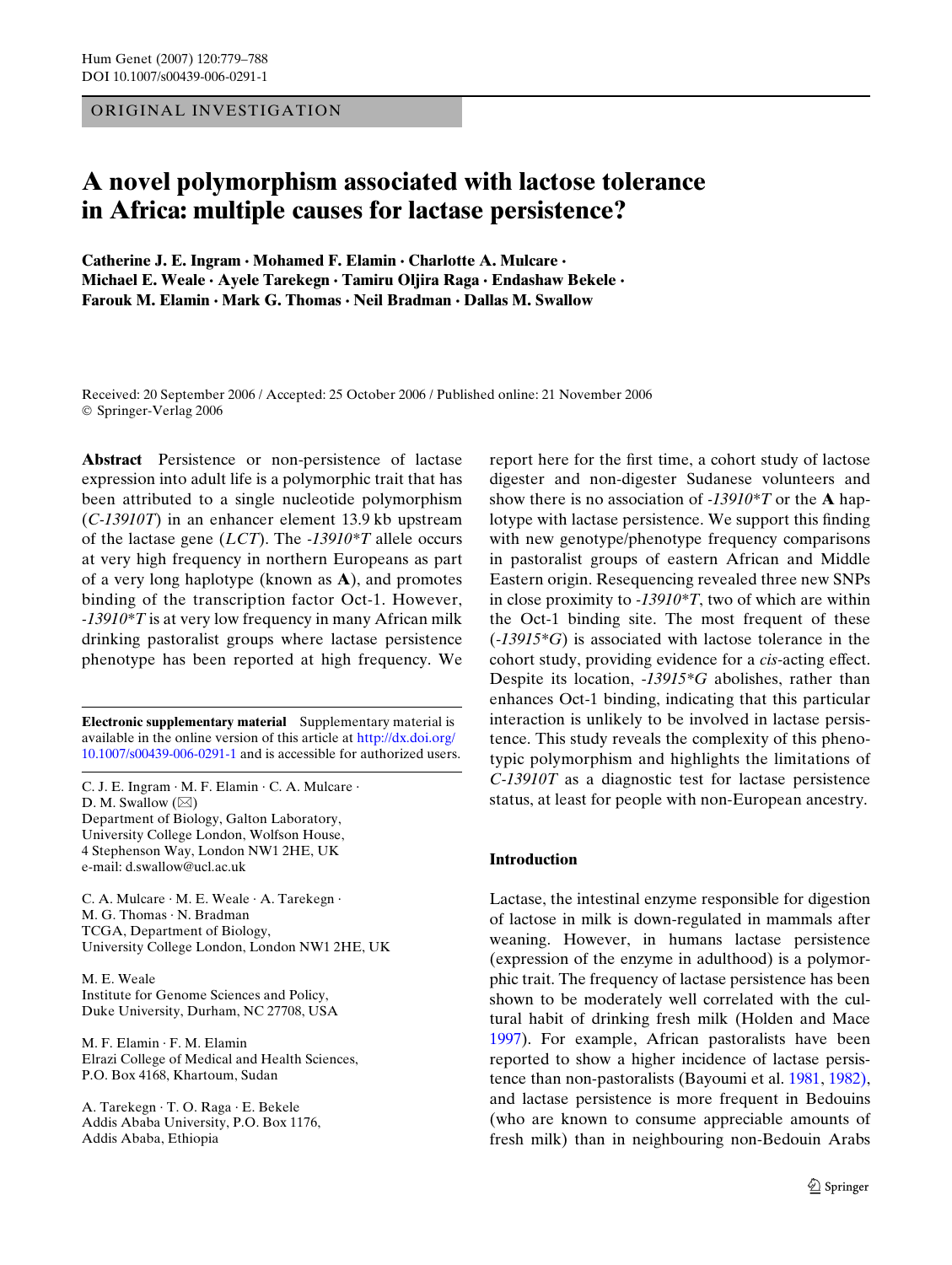(Cook and al-Torki [1975](#page-8-3); Snook et al. [1976](#page-8-4); Hijazi et al. [1983;](#page-8-5) Dissanyake et al. [1990\)](#page-8-6).

In Europeans, lactase persistence is controlled by a regulatory element, *cis*-acting to the lactase gene *LCT*, located within a region of strong linkage disequilibrium that is characterised by only three common *LCT* haplotypes, designated **A**, **B** and **C** (Harvey et al. [1998;](#page-8-7) Hollox et al. [2001](#page-8-8)). One of these haplotypes, **A,** forms the core of an extended (500 kb+) haplotype, which is associated with lactase persistence and is at high frequency, probably due to the effect of selection for this trait (Poulter et al. [2003](#page-8-9); Bersaglieri et al. [2004](#page-8-10); Altshuler et al. [2005;](#page-8-11) Coelho et al. [2005](#page-8-12)). A single SNP 13.9 kb upstream from *LCT* (*-13910\*T*), on the background of the **A** haplotype, located within intron 13 of adjacent gene (*MCM6*) is proposed to be causative of lactase persistence (Enattah et al. [2002](#page-8-13)). Promoterreporter construct assays revealed that *-13910\*T* has an enhancing effect on transcription (Olds and Sibley [2003](#page-8-14); Troelsen et al. [2003\)](#page-8-15). It has been shown more recently that the sequence in which the -*13910\*T* allele is located binds the transcriptional enhancer protein Oct-1, while the sequence containing the ancestral -*13910\*C* allele binds only poorly (Lewinsky et al. [2005\)](#page-8-16).

The putative causative allele, -*13910\*T*, however, although present in a few urban Fulani and Hausa from Cameroon, was absent in samples of several groups in sub-Saharan Africa in which the lactase persistence trait is common (Mulcare et al. [2004](#page-8-17)). This suggested that either there may be more than one cause of lactase persistence, with a different allele occurring in some parts of Africa, or that -*13910\*T* is not in fact functional in relation to lactase persistence in vivo and the true causal mutation is located elsewhere on the extended **A** haplotype.

Our conclusion that *-13910\*T* cannot be the worldwide cause of lactase persistence led us to claim that the use of this SNP as a diagnostic tool (Rasinpera et al. [2004\)](#page-8-18) is inappropriate in non-Europeans (Mulcare et al. [2004](#page-8-17)) but this suggestion proved to be controversial (Kolho and Jarvela [2006;](#page-8-19) Swallow [2006;](#page-8-20) Weale [2006](#page-9-0)).

Here, we report the examination of more milk drinking groups from East Africa and also the Middle East, selected because of the close proximity and long history of migrations between these regions. We included three different Bedouin groups because of the known high incidence of lactase persistence in the Bedouin (Cook and al-Torki [1975;](#page-8-3) Snook et al. [1976](#page-8-4); Hijazi et al. [1983](#page-8-5); Dissanyake et al. [1990\)](#page-8-6). Critically, we report for the first time the results of an association study in a cohort of Sudanese volunteers. We selected the Jaali because of the intermediate lactase persistence frequency (53%) published for this group (Bayoumi et al. [1981\)](#page-8-1).

We show unequivocally that neither the *-13910\*T* allele nor the **A** haplotype, upon which it resides, account for lactase persistence. Failing to find an association of lactase persistence phenotype and *LCT* core haplotype, we resequenced the  $-13.9$  kb region. This revealed new SNPs in close proximity to *-13910\*T*, the functional properties, association with phenotype and distribution of which we examine.

## **Materials and methods**

## Samples

DNA samples were extracted from buccal swabs from adult representatives (unrelated at the grandpaternal level) of 15 different groups living in Africa and the Middle East. Ethnic origin was self-declared and recorded on questionnaires.

Five African and three Middle Eastern groups with a present day pastoralist way of life were tested (Murdock [1967](#page-8-21); Holden and Mace [1997;](#page-8-0) Blench [1999\)](#page-8-22). These were Fulani and Shuwa Arabs from Cameroon, Afar and Somali from Ethiopia, one of the pastoralist Beja groups, the Beni Amir, from Sudan, and Bedouins from Israel/area of the Palestinian Authority (PAA), Jordan and Saudi Arabia. Some urban and non-pastoralist neighbours were also tested. These were Amhara from Ethiopia, Mambila from Cameroon, Dounglawi and Shaigi from Sudan and Druze, Israeli urban Arabs and Palestinians from Israel/area of the PAA. Milk drinking information was also collected from the Afar from Asayita, Ethiopia; Somali from Jijiga, Ethiopia; Fulani from the North and Extreme North Provinces, Cameroon and Beni Amir from Port Sudan, Sudan.

Samples were also collected from a cohort of 99 Jaali, a Sudanese group with part Arab ancestry, living in Shendi  $\sim$ 150 km north of Khartoum, with previously reported intermediate lactase persistence frequency (Bayoumi et al. [1981](#page-8-1)). Donors from this group who were unrelated at the grandparental level were phenotyped for lactase persistence status using the breath hydrogen method (see below) and were asked to answer questions on a milk drinking questionnaire. One Ethiopian individual of self-declared Amharic ancestry was also lactose tolerance tested using the same method.

Approvals for this study were obtained from UCLH (99/0196 and 01/0236) and from the Federal Ministry of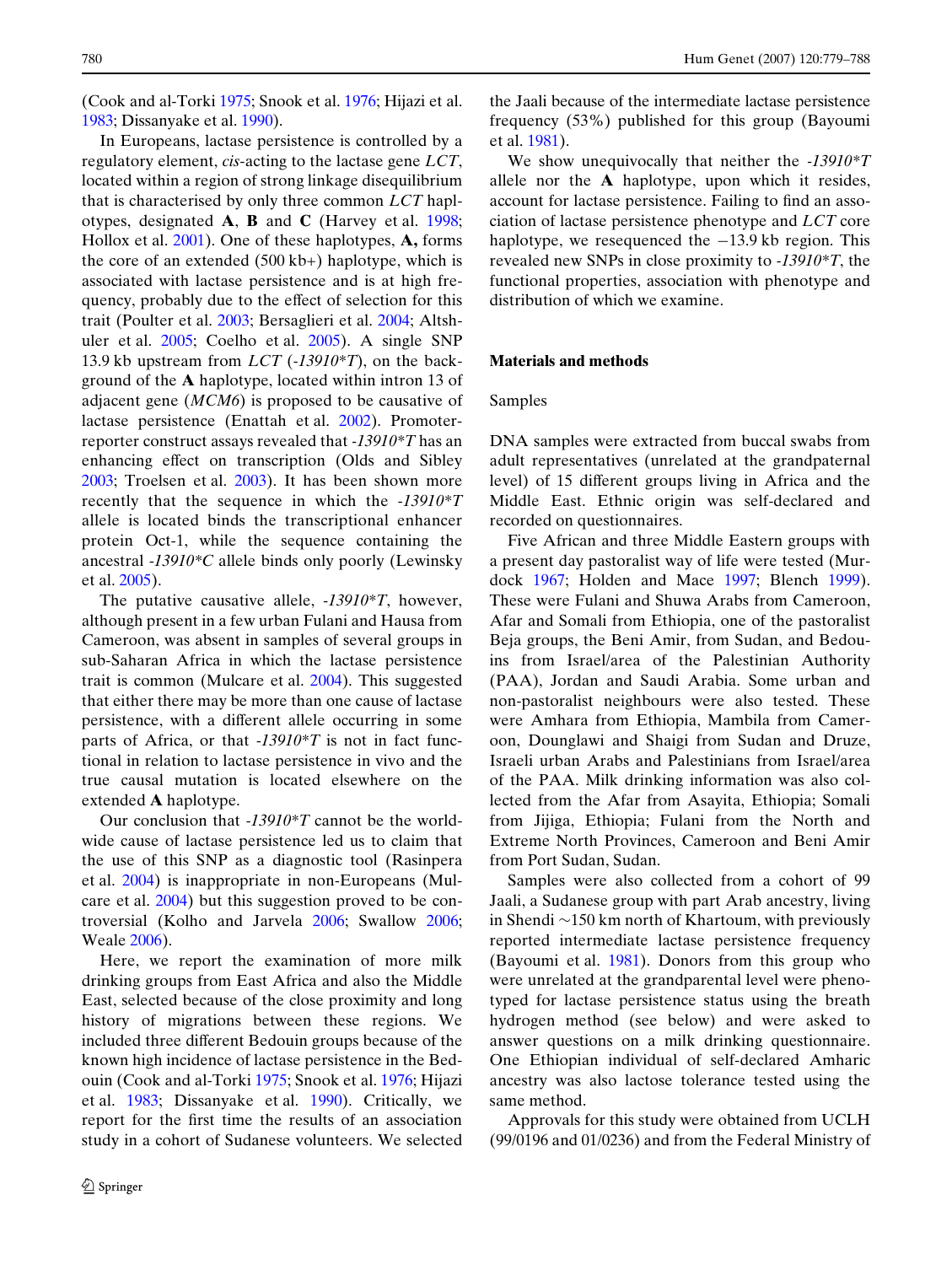Health, Republic of Sudan, the Faculty of Medicine, Addis Ababa University and the Ministry of Scientific and Technical Research, Yaoundé, Cameroon.

# Breath hydrogen lactose tolerance testing

Lactase persistence status was assessed by lactose tolerance testing. Fully informed consenting volunteers who fasted overnight and refrained from smoking were given 50 g lactose as a solution in 250 ml water brought to room temperature. Lactose tolerance was tested by the breath hydrogen method using a Micro $H_2$  meter (Peuhkuri et al. [1998\)](#page-8-23) to measure breath hydrogen at 30 min intervals. Reports of any recent intestinal complaints and antibiotic treatment were recorded. To be included individuals were required to have a clearly detectable starting breath hydrogen (preferably above 2 ppm) to exclude potential hydrogen non-producers, and not above 20 ppm (to exclude individuals with potential bacterial overgrowth, or who had not fasted, or had smoked, or had eaten an excess of fermentable carbohydrate such as beans). Forty-nine individuals who showed a clear rise in breath hydrogen of over 20 ppm above baseline, during the first  $2 h$  after the lactose load, were diagnosed as lactose non-digesters and having not declared antibiotic treatment or relevant gastrointestinal complaint were deemed most likely to be lactase non-persistent, and 45 showing no rise at all, or a rise of less than 11 ppm during the same period were diagnosed as digesters and most likely to be lactase persistent. In one case the starting breath hydrogen was 1 ppm (see above) with a transient increase to 16 ppm, and in another four cases the test gave borderline results, and it was not possible to detain the volunteers for long enough to confirm whether or not the hydrogen level would continue to rise or be maintained. These five individuals were excluded from the study.

### Polymorphism typing

The *C-13910T* was typed using LAC-CM-U and LAC-CL2 primers to amplify the region containing the C/T polymorphism and *HinfI* digestion was used to discriminate between the C or T alleles as described previously (Mulcare et al. [2004](#page-8-17)). PCR-RFLP was also used to type the *A-678G, G666A* and *T5579C* polymorphisms (which define the core *LCT* haplotypes, **A**, **B** and **C**) (Hollox et al. [2001\)](#page-8-8) (see supplementary data Table 1). To distinguish the **U** haplotype, *TC-942/344* (Hollox et al. [2001\)](#page-8-8) was typed using a tetra–primer ARMS-PCR method (Ye et al. [2001\)](#page-9-1) (see supplementary data, Table 2). These four SNPs were selected from the 11 described in Hollox et al.  $(2001)$  $(2001)$  $(2001)$ , to efficiently capture the haplotype diversity detectable in other sub-Saharan Africans (Hollox et al. [2001](#page-8-8)). Note that the use of four SNPs rather than all 11 will result in grouping of some of the minor haplotypes.

All genotyping assays were conducted with positive and negative controls and typing confirmed by two investigators. Two hundred and thirty-three samples were typed both by PCR-RFLP and sequencing and in all but one case typings agreed.

## Sequencing

A 700 or 400 bp fragment spanning the  $-13.9$  kb region was PCR amplified with primers MCM6i13 and MCM778 or LAC-CL2 (see supplementary data Table 3). PCR product was purified by PEG precipitation and samples were sequenced using the MCM6i13 primer and Big-Dye Terminator chemistry (Applied Biosystems, Foster City, CA, USA) on an ABI 3100 DNA analyser.

Statistical methods and haplotype inference

Haplotypes were inferred using both an expectation maximisation algorithm (Arlequin) (Excoffier et al. [2005](#page-8-24)) and a Bayesian method (PHASE) (Stephens et al. [2001\)](#page-8-25) and the case/control feature of PHASE was used to compare haplotype distribution in the lactose digester and non-digester Jaali. The program Geno-Pheno (Mulcare et al. [2004](#page-8-17)[\) \(available at h](http://www.ucl.ac.uk/tcga/software/)ttp:// www.ucl.ac.uk/tcga/software/) was used to compare the predicted lactose digester frequency based on the occurrence of candidate causative DNA variants, with the phenotypic frequencies for published matched groups. This program takes into account sampling and phenotyping error rates. Populations were accepted as 'matches' if they were the same ethnic group living in the same country or an immediately neighbouring country, and these are referenced in Tables [1](#page-3-0) and [4,](#page-5-0) and supplementary Table 4.

### Electrophoretic mobility shift assay (EMSA)

Nuclear protein enriched extracts were prepared (Hol-lox et al. [1999](#page-8-26)) from differentiated Caco-2 cells (as used previously by Lewinsky et al. [2005](#page-8-16), and the only reported human cell line to express lactase). Electrophoretic mobility shift assays (EMSAs) were performed by adding approximately 8 µg nuclear extract plus  $2 \mu g$  poly $[d(I-C)]$  (with or without 100 pmols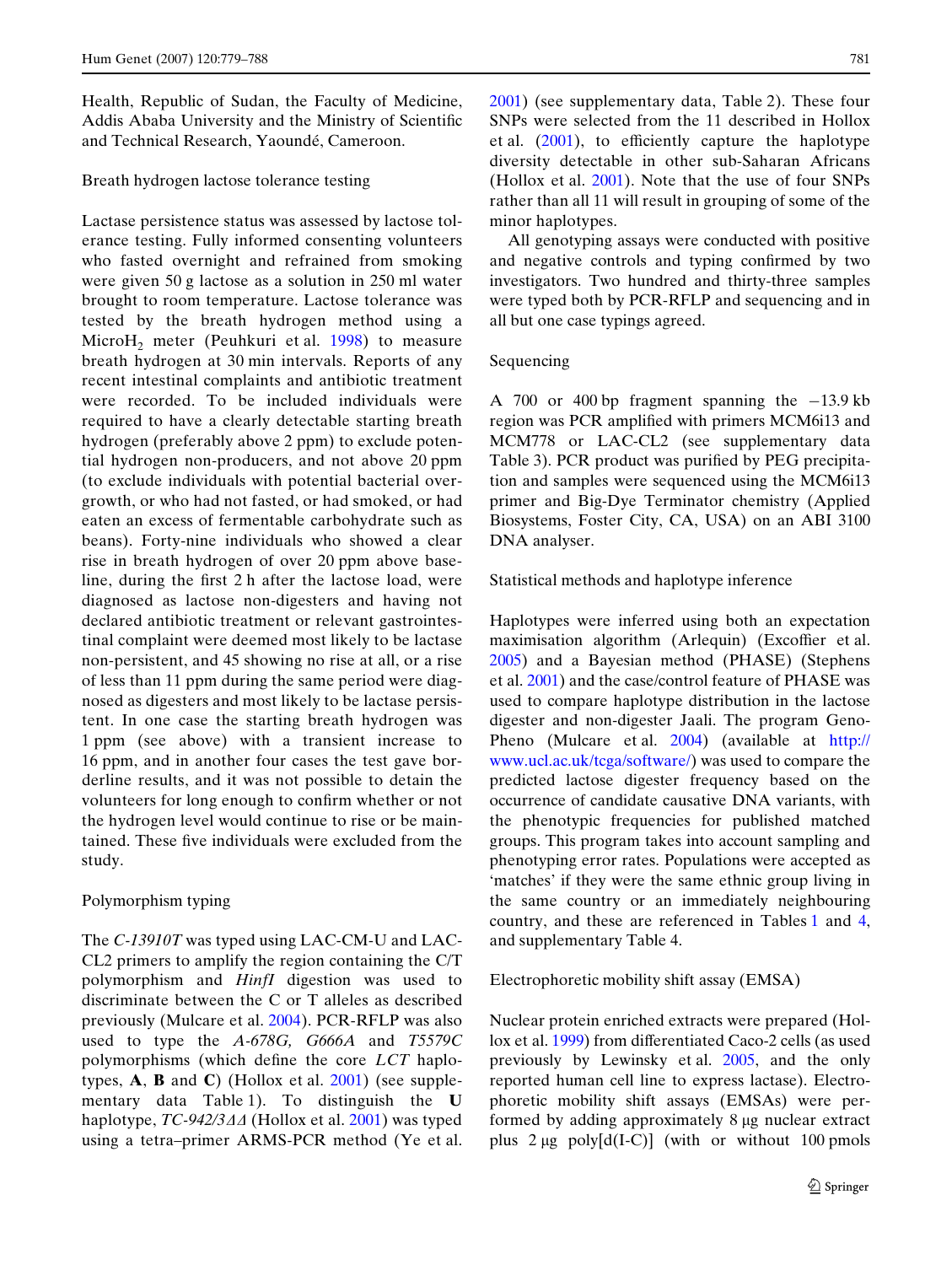unlabelled competitor probe) to a  $10 \mu l$  total reaction volume (20 mM HEPES pH 7.6, 1 mM EDTA, 10 mM  $(NH_4)SO_4$ , 1 mM DTT, 0.2% (v/v) Tween-20, 30 mM KCl). Following 15 min pre-incubation on ice, 10 fmol of 32P-labelled oligonucleotide was added and incubated for a further 35 min.

Samples were separated on a 5% non-denaturing polyacrylamide (TBE) gel at room temperature, 200 v for 1 h 45 min. After electrophoresis the gels were dried and exposed to Fuji Super HR-E  $30$  X-ray film. The following double stranded oligonucleotides (designed with 5' overhangs) were used as probes and competitors (upper strand only shown):

13910C (ANCESTRAL):

5-AAGATAATGTAGCCCCTGGCCTCAA-3 13910T:

5-AAGATAATGTAGTCCCTGGCCTCAA-3 13915G:

5-AAGATAAGGTAGCCCCTGGCCTCAA-3 13913C:

5-AAGATAATGCAGCCCCTGGCCTCAA-3 13907G:

5-AAGATAATGTAGCCCGTGGCCTCAA-3 Oct-1 classic:

5-ATGTCGAATGCAAATCACTAGAACT-3 Non-specific:

5-AACTCCGGTCCCCGATGTAATAGAA-3 TAATGARAT:

5-TCGTCGTATCTCATTACCGCCGTCG-3

# **Results**

*13910\*T* and *LCT* core haplotype frequencies in the Middle East and Africa

The previously published restriction enzyme assay for *-13910\*T* (Mulcare et al. [2004](#page-8-17)) was used to type three new African and five Middle Eastern groups for whom lactase persistence frequencies were well documented. The *-13910\*T* was shown to be very rare in the East African and Middle Eastern groups (Table [1\)](#page-3-0) and failed to explain reported lactase persistence in any of those with inferred lactase persistence allele frequency above 0.2 (max  $P = 1.0$ )  $\times$  10<sup>-4</sup>, using GenoPheno matched group comparison). In contrast we confirmed that this allele was frequent (0.39) in the pastoralist Fulani group from Cameroon.

Lactase gene core haplotype markers [*TC-942/3* $\varDelta\varDelta$ , *A-678G*, *G666A* and *T5579C* (9)], were tested in the same groups. In the Fulani, as in Europeans, *-13910\*T* is strongly associated with the **A** haplotype ( $P = 1.73$ )  $\times$  10<sup>-19</sup> for a Fishers Exact test of a 2  $\times$  2 table of allele counts), and in the two Sudanese and four Middle Eastern individuals who carry *-13910\*T* it also appears to occur on an **A** haplotype background.

The core haplotypes show considerable inter group difference in frequency (Table [1\)](#page-3-0). The  $\bf{A}$  haplotype is widespread, but is not at all correlated in frequency, across these newly tested groups, with published

<span id="page-3-0"></span>**Table 1** Frequency of *-13910\*T* and *A* haplotype frequency in eight new population groups in comparison with lactase persistence allele frequency (*LAC\*P*) calculated from published lactose digester frequency, with two European groups included as controls

| Population                 | Reported Lac <sup>*</sup> P allele | $\boldsymbol{n}$ | $-13910*T$ | P-value  | $\boldsymbol{n}$ | Haplotype frequency |       |       |       |
|----------------------------|------------------------------------|------------------|------------|----------|------------------|---------------------|-------|-------|-------|
|                            | frequency of matched group         |                  | frequency  |          |                  | A                   | В     | C     | Other |
| Beni Amir                  | 0.641 <sup>a</sup>                 | 100              | 0.005      | < 0.0001 | 100              | 0.210               | 0.195 | 0.325 | 0.270 |
| Saudi Bedouin              | $0.592^{\rm a}$                    | 56               | 0.000      | < 0.0001 | 46               | 0.109               | 0.239 | 0.554 | 0.098 |
| Fulani                     | $0.533^a$                          | 91               | 0.390      | 0.4828   | 75               | 0.493               | 0.200 | 0.040 | 0.267 |
| French CEPH <sup>d</sup>   | 0.524 <sup>b</sup>                 | 24               | 0.458      | 0.4126   | 24               | 0.583               | 0.271 | 0.063 | 0.083 |
| Jordanian Bedouin          | $0.515^{\rm a}$                    | 26               | 0.058      | < 0.0001 | 23               | 0.283               | 0.261 | 0.413 | 0.043 |
| Israeli Bedouin            | $0.515^{\rm a}$                    | 19               | 0.026      | < 0.0001 | 21               | 0.214               | 0.310 | 0.262 | 0.214 |
| Jaali                      | $0.316^c$                          | 96               | 0.005      | < 0.0001 | 93               | 0.119               | 0.313 | 0.273 | 0.295 |
| Italian-south <sup>e</sup> | $0.187^{\rm a}$                    | 29               | 0.103      | 0.3406   | 29               | 0.367               | 0.333 | 0.217 | 0.083 |
| Israeli urban Arab         | $0.138^{a}$                        | 83               | 0.024      | <0.0001  | 136              | 0.272               | 0.515 | 0.184 | 0.029 |
| Palestinian Arab           | $0.138^{a}$                        | 19               | 0.026      | 0.8110   | 19               | 0.316               | 0.368 | 0.211 | 0.105 |

No deviation from Hardy–Weinberg equilibrium was observed in any of the populations. The program GenoPheno was used to compare the expected lactose digester frequency, if carrying *-13910\*T* was causative, with the published (observed) phenotypic frequencies for matched populations. Populations are listed in order of reported lactase persistence allele frequency. References for matched groups (superscripts) are given below

Numbers taken from Holden and Mace ([1997\)](#page-8-0) who extracted adult data. For source references see Supplementary Table 4

 $<sup>b</sup>$  Cuddenec et al. [\(1982](#page-8-27))</sup>

<sup>c</sup> Bayoumi et al. ([1981\)](#page-8-1)

<sup>d</sup> [DNA kindly supplied by Centre d'Etude du Polymorphisme Humain \(CEPH\) h](http://www.cephb.fr/)ttp://www.cephb.fr/

<sup>e</sup> DNA kindly supplied by S. Auricchio, M. Rossi, samples included in Harvey et al. ([1998\)](#page-8-7)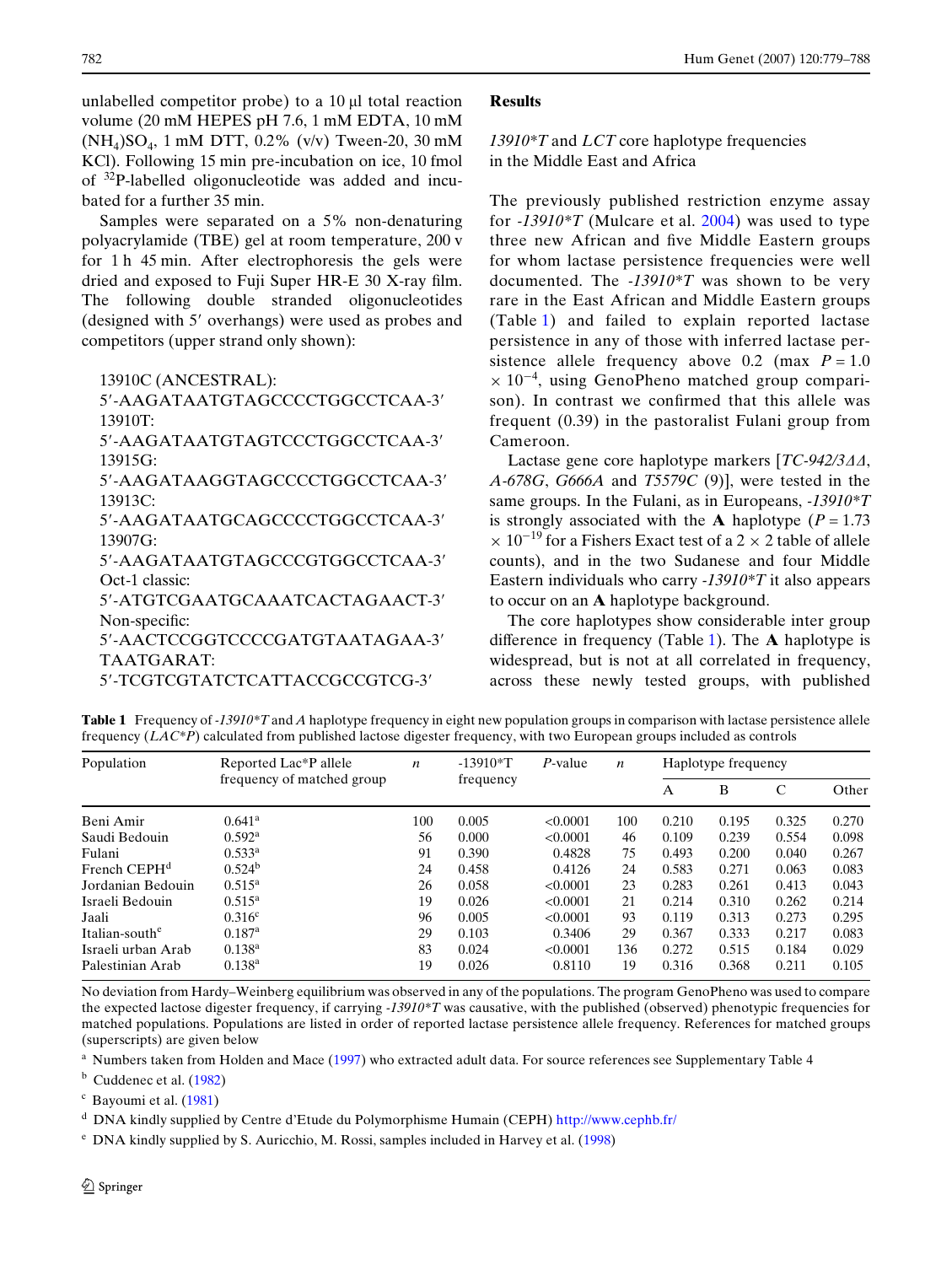lactase persistence allele frequencies. The **C** haplotype was noted to be most frequent in three of six groups where lactase persistence is reported to be high (Table [1](#page-3-0)).

#### Phenotyped cohort study

Of the 94 individuals for whom clear lactose tolerance test results were obtained 48% were lactose digesters, in close agreement with previously published frequencies for this ethnic group (Bayoumi et al. [1981](#page-8-1)). Lactose digester status and milk consumption behaviour were highly associated ( $P = 5.84 \times 10^{-6}$ , Table [2](#page-4-0)). The *-13910\*T* was found in only one person in this cohort, who was a lactose digester (presumed lactase persistent). This clearly shows that it is not the sole causal variant in this group. None of the 'core' *LCT* SNPs showed significant association with lactose digestion status (min  $P = 0.12$ , for Fishers Exact tests of  $2 \times 2$  tables of allele counts). Core haplotype distributions are shown in Fig. [1.](#page-4-1) Although the **C** haplotype is more frequent in the lactose digester group, the difference in core haplotype distribution between the two groups was also not significant  $(P = 0.73, PHASE, case-control comparison)$ , and no one haplotype was frequent enough to carry a single allele causal of lactase persistence.

Questioning whether another nucleotide change could be located in the vicinity of *-13910\*T*, we resequenced the  $-13.9$  kb region. Several variant alleles were revealed following sequencing of the region in the Jaali cohort and in a single sample from a lactase persistent Ethiopian. Three of these were novel and very close to *-13910\*T* (*-13915\*G*, *-13913\*C* and *-13907\*G*) and two (*-13915\*G*, *-13913\*C*) overlap the previously reported Oct-1 binding site (Fig. [2](#page-4-2)). The *-13907\*G* is just three nucleotides outside and was present in the lactase persistent Ethiopian.

The most common of these new sequence variants in the Jaali, *-13915\*G*, is present at a frequency of 0.14.

<span id="page-4-0"></span>more of fresh milk per day. **Table 2** Contingency table showing numbers of lactose digester and non-digester people reporting consumption of more than 500 ml milk per day

| Milk drinking | Phenotype    |          |       |  |  |  |  |  |
|---------------|--------------|----------|-------|--|--|--|--|--|
|               | Non-digester | Digester | Total |  |  |  |  |  |
| No            | 41           | 17       | 58    |  |  |  |  |  |
| Yes           | 8            | 28       | 36    |  |  |  |  |  |
|               |              |          | 94    |  |  |  |  |  |

Five individuals were excluded from the analysis due to ambiguous lactose tolerance test results. Note that the numbers are slightly larger than in subsequent tables because individuals are included from whom no (or poor quality) DNA was obtained



<span id="page-4-1"></span>Fig. 1 Comparison of the core lactase haplotype frequencies in lactose digester (persistent) and non-digester (non-persistent) Jaali. The difference in distribution between the two groups is not statistically significant  $(P = 0.73, PHASE)$ . Haplotype nomenclature taken from Hollox et al. [\(2001](#page-8-8)). The designations for these four SNP haplotypes are those of the most frequent 11 SNP haplotypes in sub-Saharan Africans. Note that lower case **c** is quite distinct from upper case **C**

Genotypic data for this SNP are shown in Table [3.](#page-5-1) The *-* 13915\*G allele shows a significant association with lactose digester status ( $P = 6.05 \times 10^{-3}$ , for a Fishers Exact test of a  $2 \times 2$  table of allele counts). However, the association was not 100%, and there were discrepancies in both directions. Five lactose non-digester individuals carried the *-13915\*G* allele, and this included one homozygote. None of these five reported any recent gastro-intestinal complaints when questioned, and four of Wve reported drinking less than 500 ml milk per day. Furthermore, the *-13915\*G* allele was not frequent enough to explain all the lactase persistence observed in this population; 23/39 lactose digesters did not carry the allele (Table [3](#page-5-1)). The *-13910\*T*, *-13913\*C* and *-13907\*G* were each present in a single lactose tolerant individual, leaving 20 individuals with the ancestral allele in this region. Twelve of these 20 reported drinking 0.5 l or

| <i>ANCESTRAL</i> | TGGCAATACAGATAAGATAATGTAGCCCCTGGCCTCAAAGGAACTCTCC |
|------------------|---------------------------------------------------|
| $-13915*G$       | TGGCAATACAGATAAGATAAGGTAGCCCCTGGCCTCAAAGGAACTCTCC |
| $-13913*C$       | TGGCAATACAGATAAGATAATGCAGCCCCTGGCCTCAAAGGAACTCTCC |
| $-13910*T$       | TGGCAATACAGATAAGATAATGTAGTCCCTGGCCTCAAAGGAACTCTCC |
| $-13907*G$       | TGGCAATACAGATAAGATAATGTAGCCCGTGGCCTCAAAGGAACTCTCC |

<span id="page-4-2"></span>**Fig. 2** Sequence comparisons of the ancestral and variant sequences within *MCM6* intron 13 at -13.9 kb upstream of *LCT*. The Oct-1 binding site (determined by TRANSFAC analysis, Lewinsky et al. [2005\)](#page-8-16) is *shaded*, and the variant alleles are shown in *bold underline*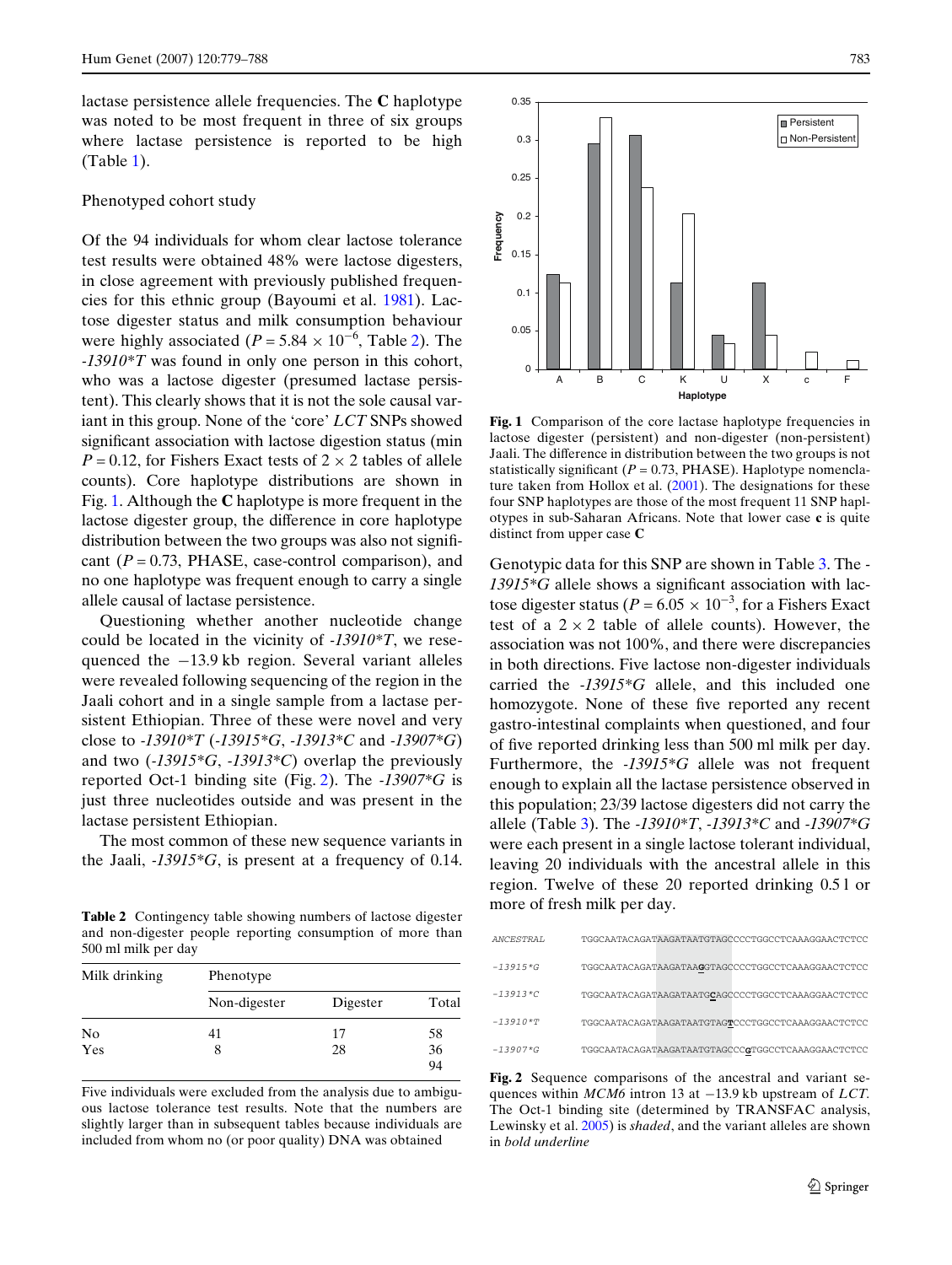<span id="page-5-1"></span>**Table 3** Contingency table showing numbers of each *-13915\*G* genotype in the lactase digester and lactose non-digester categories

| Genotype             | Phenotype    |          |       |  |  |  |  |
|----------------------|--------------|----------|-------|--|--|--|--|
|                      | Non-digester | Digester | Total |  |  |  |  |
|                      |              |          |       |  |  |  |  |
| $_{\rm TG}^{\rm GG}$ | 4            | 15       | 19    |  |  |  |  |
| TT                   | 39           | 23       | 62    |  |  |  |  |
|                      |              |          | 83    |  |  |  |  |

Data obtained by sequencing. Five genotyped individuals were excluded from the analysis due to ambiguous lactose tolerance test results

Population distribution and haplotype background of the new variant alleles

We sequenced the region around *-13910\*T* in a further 434 individuals from various Middle Eastern and African groups, including pastoralists and non-pastoralists from each location, in order to better understand the distribution of the new alleles (Table [4](#page-5-0)). Of the populations tested, the *-13915\*G* allele was found to be fairly widespread in eastern Africa and the Middle East. It was most common in the Saudi Bedouins and appeared to be more common in the milk-drinking pastoralists, though the frequencies are in most cases significantly lower than those published for lactose tolerance. This is also the case if it is assumed that any variant allele at this locus is causative of lactase persistence (Table [4](#page-5-0)). Only one individual was found to carry two different variant alleles in the  $-13.9$  kb region. The majority of the Beni Amir, Afar and Somali tested reported drinking more than 500 ml fresh milk per day and there was no association of milk drinking with carrier status for one, or any one, of the variant alleles (data not shown).

The newly observed *-13915\*G* allele was found to occur exclusively on a **C**-haplotype background in the Jaali, and only 10 of 131 *-13915\*G* alleles were found on non-**C** haplotypes in the other populations tested; three on an **E** (an **A**/**C** recombinant) haplotype background, four on a  $K$  haplotype, and three on different, rare haplotypes. These non **C** *-13915\*G* carrying chromosomes were found in Beni Amir (*n* = 3), Saudi Arabian Bedouin  $(n=2)$ , Israeli urban  $(n=1)$  and Bedouin Arabs  $(n = 2)$  and Jordanian Bedouin  $(n = 2)$ groups. The other new SNPs (*-13907\*G* and *-13913\*C*) are not associated with the **C** haplotype, and were rare in the populations genotyped thus far, but from the

<span id="page-5-0"></span>**Table 4** Allele frequencies of new *MCM6* intron 13 polymorphisms

| Country/Area Population | group                  | Pastoralists <sup>c</sup> $n$ |    | Allele frequency |       |       |                                       |            | Published LAC*P   | $P$ -value |
|-------------------------|------------------------|-------------------------------|----|------------------|-------|-------|---------------------------------------|------------|-------------------|------------|
|                         |                        |                               |    |                  |       |       | $-13915*G -13913*C -13910*T -13907*C$ | Any allele | allele frequency  |            |
| Israel/PAA              | Urban Arabs            | N                             | 81 | 0.049            | 0.000 | 0.025 | 0.000                                 | 0.074      | $0.13^{\rm a}$    | 0.0030     |
| Israel/PAA              | Druze                  | N                             | 14 | 0.107            | 0.000 | 0.036 | 0.000                                 | 0.143      |                   |            |
| Israel/PAA              | Bedouin                | Y                             | 19 | 0.132            | 0.000 | 0.026 | 0.000                                 | 0.158      | 0.51 <sup>a</sup> | 0.0001     |
| Israel/PAA              | Palestinians           | N                             | 18 | 0.000            | 0.000 | 0.028 | 0.000                                 | 0.028      | $0.13^{\rm a}$    | 0.2791     |
| Saudi Arabia            | Bedouin                | Y                             | 46 | 0.489            | 0.011 | 0.000 | 0.000                                 | 0.500      | $0.59^{\rm a}$    | 0.2507     |
| Jordan                  | Bedouin                | Y                             | 23 | 0.391            | 0.000 | 0.065 | 0.000                                 | 0.457      | $0.51^{\rm a}$    | 0.4073     |
| Sudan                   | Beni Amir <sup>d</sup> | Y                             | 82 | 0.244            | 0.000 | 0.006 | 0.061                                 | 0.311      | $0.64^{\rm a}$    | 0.0001     |
| Sudan                   | Shaigi                 | N                             | 9  | 0.056            | 0.000 | 0.000 | 0.000                                 | 0.056      | 0.21 <sup>b</sup> | 0.2805     |
| Sudan                   | Dounglawi              | N                             | 6  | 0.000            | 0.000 | 0.000 | 0.083                                 | 0.083      | $0.10^{b}$        | 0.7670     |
| Sudan                   | Jaali <sup>d</sup>     | N                             | 88 | 0.142            | 0.006 | 0.006 | 0.006                                 | 0.159      | 0.31 <sup>b</sup> | 0.0032     |
| Ethiopia                | Amharic                | N                             | 19 | 0.132            | 0.000 | 0.000 | 0.053                                 | 0.184      |                   |            |
| Ethiopia                | Afar <sup>d</sup>      | Y                             | 10 | 0.150            | 0.000 | 0.000 | 0.200                                 | 0.350      |                   |            |
| Ethiopia                | Somali <sup>d</sup>    | Y                             | 9  | 0.056            | 0.056 | 0.000 | 0.056                                 | 0.167      |                   |            |
| Cameroon                | Mambila                | N                             | 38 | 0.000            | 0.000 | 0.000 | 0.000                                 | 0.000      |                   |            |
| Cameroon                | Fulani <sup>d</sup>    | Y                             | 63 | 0.000            | 0.024 | 0.389 | 0.000                                 | 0.413      | $0.53^{\rm a}$    | 0.6237     |
| Cameroon                | Shuwa Arabs            | Y                             | 16 | 0.063            | 0.000 | 0.000 | 0.000                                 | 0.063      |                   |            |

Allele frequencies above 0.10 are shown in bold. No deviation from Hardy–Weinberg equilibrium was observed in any of the populations. Lactase persistence allele frequency (*LAC\*P*) calculated from published lactose digester frequencies, is shown for matched groups for which published data are available. References (superscripts) are given below. The program GenoPheno was used to compare the expected lactose digester frequency, if carrying any one of the non-ancestral variants at  $-13.9$  kb was causative, with the published (observed) phenotypic frequencies for matched populations. In four cases there were significantly fewer expected digesters than observed in matched groups in the literature (bold)

<sup>a</sup> Numbers taken from Holden and Mace ([1997\)](#page-8-0), for source references see Supplementary Table 4

 $<sup>b</sup>$  Bayoumi et al. [\(1981](#page-8-1))</sup>

 $c$  Pastoralist taken from Blench ([1999\)](#page-8-22), Murdock ([1967\)](#page-8-21) and Holden and Mace ([1997\)](#page-8-0)

<sup>d</sup> Milk drinking data available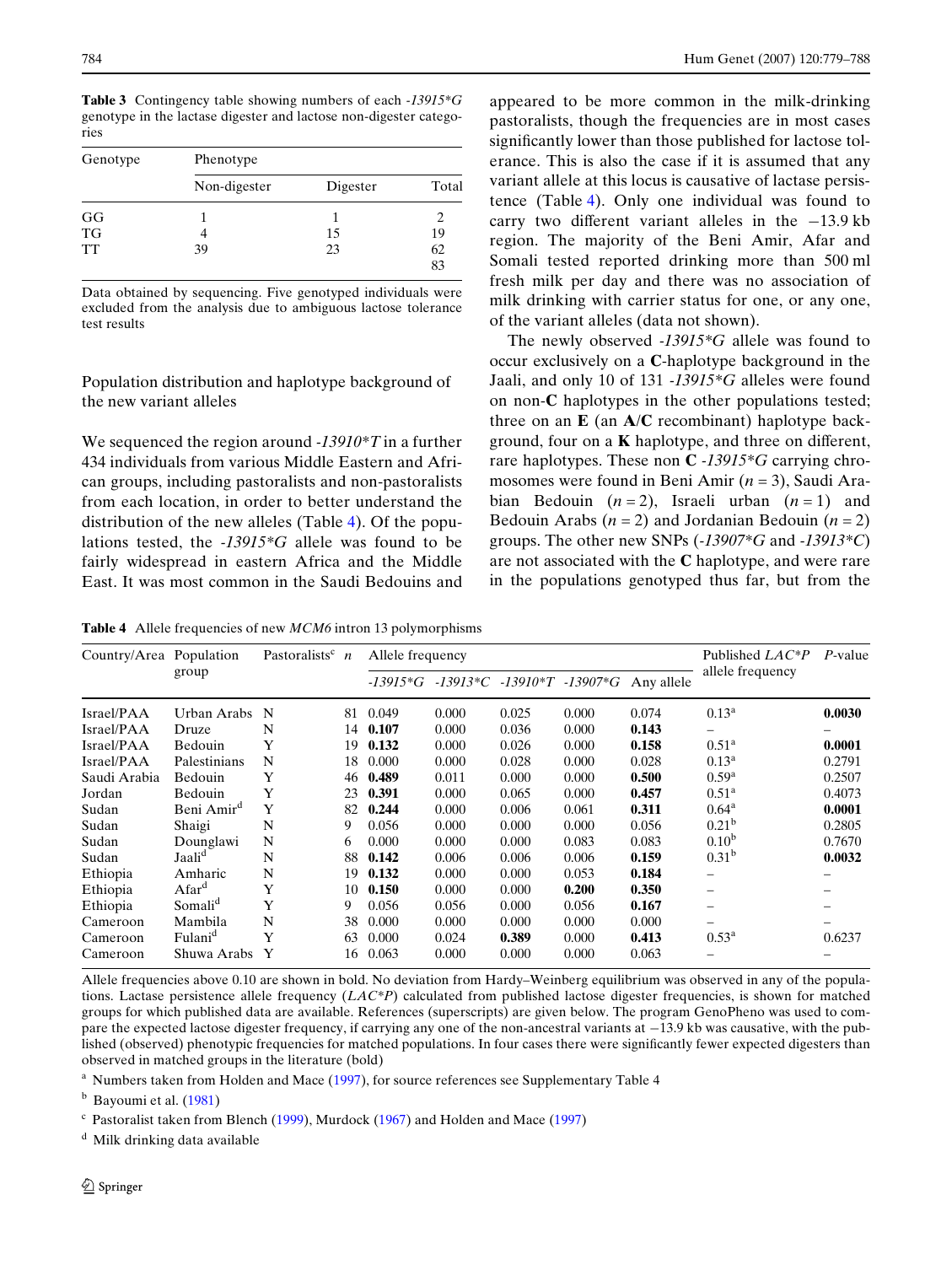preliminary data it appears that *-13913\*C* is associated with **B** haplotype and *-13907\*G* with **A**.

#### Oct-1 binding affinity for the new sequence variants

Gel shift analysis confirmed binding of the *-13910\*T* oligonucleotide to the same protein as bound by the Oct-1 classic and TAATGARAT probes (Fig. [3\)](#page-6-0), which was inferred from the study of Lewinsky et al.  $(2005)$  $(2005)$  to be Oct-1. Specificity of the interactions was demonstrated by adding competitor probes of either unspecific or Oct-1 classic unlabelled probes. Binding was not affected by addition of unspecific probe, but addition of unlabelled Oct-1 classic probe completely displaced binding of the labelled *-13910\*T* probe. Binding of the *-13913\*C* and *-13915\*G* sequence variants to the protein was not detected and the ancestral and *-13907\*G* variants showed only very faint binding after long exposures (not shown). In reciprocal experiments the *-13910\*T* oligonucleotide was shown to be the only variant to displace the Oct-1 oligonucleotide (data not shown).

#### **Discussion**

This study provides new insight into the origins of lactase persistence in human populations. We provide direct evidence that *-13910\*T* is not the worldwide cause of lactase persistence. In a cohort study, 45 volunteers were phenotyped as lactose tolerant but only



<span id="page-6-0"></span>**Fig. 3** Electrophoretic Mobility Shift Assay ( $EMSA$ ) of  $-13.9$  kb sequence variants 32P-labelled probes were incubated with nuclear protein extract. Unlabelled competitor probes were pre-incubated with the protein extract to demonstrate binding specificity. Competitor is indicated above each lane; none  $(N)$ , unspecific  $(U)$ and Oct-1 (*O*). N.B. *Vertical lines* of radioactivity in lanes 4 and 6 are artefacts of the gel drying process

one of these people carried the *-13910\*T* allele, demonstrating it cannot account for lactase persistence in this group. We also found no overrepresentation of the **A** haplotype in the persistent members of the cohort, ruling out the hypothesis that a haplotype similar to the extended European **A** haplotype but lacking the marker *-13910\*T*, carries a common cause of lactase persistence. We also show that neither the *-13910\*T* allele nor the **A** haplotype are frequent enough to account for lactase persistence in other East African and Middle Eastern milk drinking groups. Where it was present, *-13910\*T* was most often (as in Europe) on an **A** haplotype background suggesting a common origin for this chromosomal segment.

There was also no statistically significant difference in core *LCT* haplotype distribution between the lactose tolerant and intolerant Jaali, although we note that the **C** haplotype was slightly more frequent in the digester than the lactose non-digester group. These data pointed to another cause for lactase persistence in Africa and the Middle East, and even to the possibility that this may be trans-acting to *LCT*. However, the lack of association between lactose digester status and the *LCT* core haplotypes in the cohort study could in part reflect the shorter haplotype blocks seen in Africans or the somewhat reduced power resulting from errors in phenotyping, as discussed in detail below.

The discovery of new SNPs in the vicinity of the Oct-1 binding site, one of which is significantly associated with lactase persistence, does suggest that lactose tolerance is at least influenced by *cis*-acting variants in these populations, and pointed to a potential functional role, at least for *-13915\*G*. However, despite the location of this SNP in the Oct-1 binding site, the agreement with phenotype was not as tight as one would have expected for a causal SNP.

It is well known that lactose tolerance testing has an error rate by whichever method is used, and for breath hydrogen testing (which is considered most accurate) this has been reported as about 5% false positive (i.e. people found to be lactose intolerant by this, but not by other methods) and 8% false negative (Mulcare et al.  $2004$ ). The identification of 23/39 individuals in the lactose digester group who do not carry *-13915\*G* (and 20/39 who carry no variant allele) suggests an implausible false negative error rate of about 50%, if *-13915\*G* is causal. There is also a high-false positive rate (5/44). However, it is just possible that some or all of the five individuals who carry *-13915\*G*, but are lactose nondigesters, were suffering from undiagnosed or undisclosed intestinal illness, which caused them to have secondary lactose intolerance. In the context of a field study it was not possible to do more than question the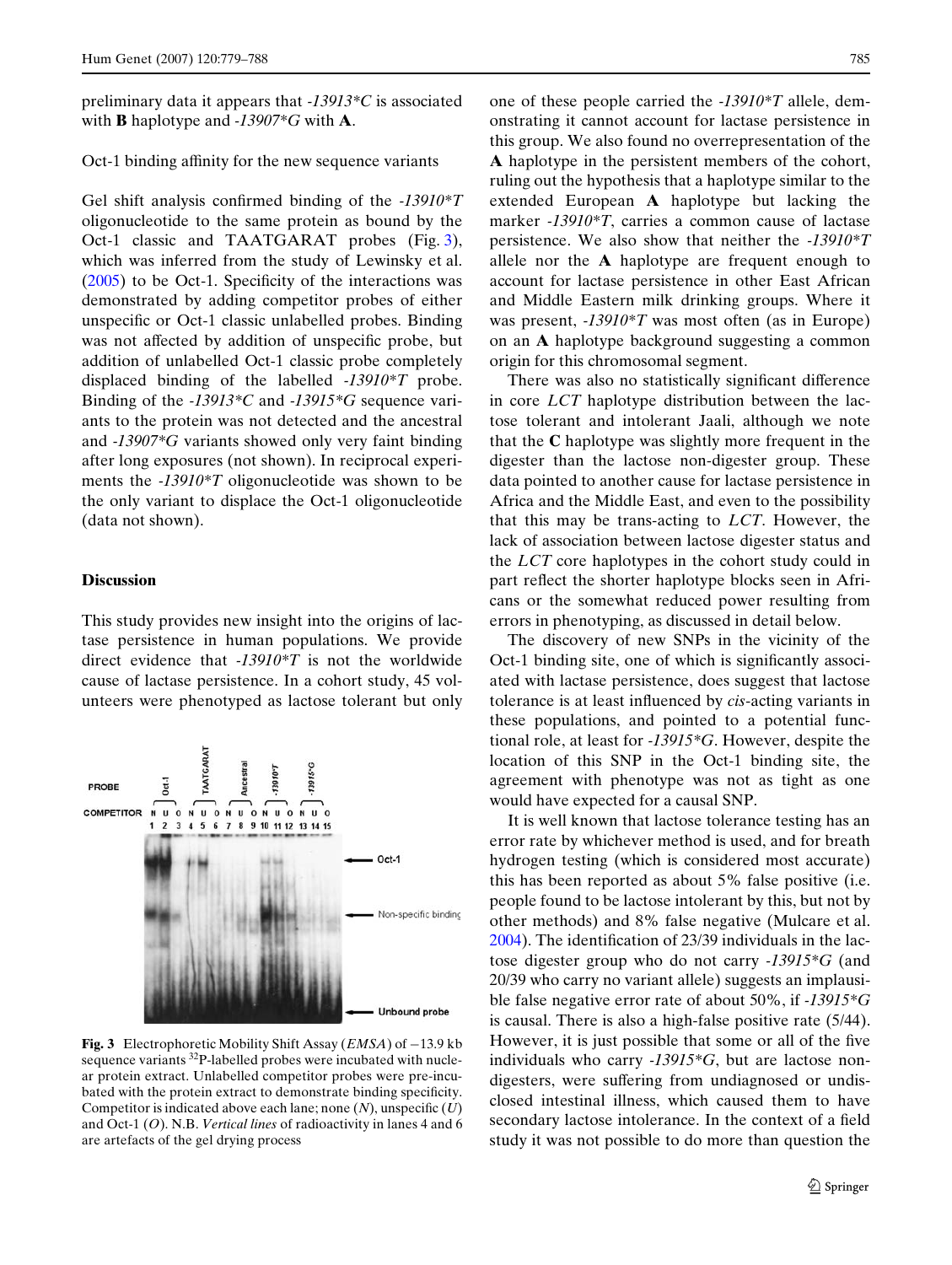volunteers, and further lactose tolerance tests and other examinations were not feasible. Consequently, we cannot exclude the possibility that *-13915\*G* is one of several causes of lactase persistence in this group of people, along with other variants that are yet to be identified. With this in mind it was important to ask whether this allele, like *-13910\*T*, promotes binding to Oct-1.

Analysis of Oct-1 binding, however, shows that in vitro neither *-13915\*G* nor any of the other alleles resemble  $-13910\text{*}T$  in their effect on strength of binding to the protein we infer to be Oct-1. It is relevant to note that we found the affinity of this protein for the *-13910\*T* containing sequence (TAATGTAG**T**) was similar to that seen with the TAATGARAT probe and significantly weaker than for the classic Oct-1 motif (ATGCAAAT), and from sequence inspection it seems possible that Oct-1 binds in its (OCTA-)TA ATGARAT conformation (Cleary and Herr [1995](#page-8-28)). If this is the case, the SNP (*-13915\*G*) that associates with lactase persistence would *be expected* to disrupt the Oct-1 binding site, since it converts a critical TAA**T** to TAA $G$  of the Pou<sub>H</sub> binding domain (Verrijzer et al. [1992](#page-9-2)). Thus, the identification of these new SNPs in the immediate vicinity of *-13910\*T* casts serious doubt on the physiological role of this Oct-1 binding site in the expression of lactase, although this site may be functional in relation to lactase persistence in some other way.

If on the other hand the  $-13.9$  kb SNPs that are associated with phenotype (*-13910\*T* and -*13915\*G)* are not functional, one possibility is that they reside in a mutation hotspot (suggested by the occurrence of four SNPs in such close proximity) and that in different populations *-13910\*T* and *-13915\*G* happen to be associated with the true causal mutations. Interestingly, a fifth SNP immediately adjacent to  $-13907*G$  has been identified in the NIH Polymorphism Discovery Resource Panel (rs4988236, *C-13908\*T*[\) \(Entrez SNP](http://www.ncbi.nih.gov/) [database, NCBI, h](http://www.ncbi.nih.gov/)ttp://www.ncbi.nih.gov/).

The *-13915\*G* allele has not been reported so far in Europeans (Enattah et al. [2002;](#page-8-13) Mulcare et al. [2004](#page-8-17)) (C. J. E. Ingram, unpublished data), and has not been reported in any of the public databases. Our preliminary studies on its distribution suggest that this allele may have originated in the Middle East, where it is seen at highest frequency in Bedouin groups. It is frequent in East Africa but hardly found in West Africa. It is possible that it was introduced in the last 1,400 years as a result of the Arab expansion, which accompanied the spread of Islam. This is consistent with the presence of the allele in the Beni Amir and Jaali of eastern Sudan, as well as the Shuwa Arabs of Cameroon, all of whom are Muslim and claim some Arab ancestry (Robinson [1927](#page-8-29); Warburg [1978;](#page-9-3) Levy and Holl [2002](#page-8-30); Vanhove [2006\)](#page-9-4). However, if it is a marker of the principle cause of lactase persistence in Sudan, a longer history seems more likely since there is linguistic and archaeological evidence for herding of cows in the Nile valley and eastern Africa at least 4–5,000 years ago (Ehret [1979;](#page-8-31) Smith [1992\)](#page-8-32). It is noteworthy that the frequency of *-13915\*G* is low in the Israeli urban Arabs and Palestinians. The sharp differences in allele frequency in the Middle Eastern groups may reflect genetic drift magnified by the endogamous nature of these communities, or selection for lactase persistence in the nomadic groups.

The *-13907\*G* is widespread in Sudan and Ethiopia, being at highest frequency in the Afar (Table [4](#page-5-0) and C. J. E. Ingram, unpublished data). It was not detected in the Middle East, suggesting a different origin for this allele. It would be of interest to estimate a date of origin for both of these SNPs using microsatellite markers, as has been done for *-13910\*T* (Coelho et al. [2005](#page-8-12)). The rarest of the new alleles, *-13913\*C*, is seen at highest frequency (in the populations tested thus far) in the Fulani, who also carry the putative causative SNP *-13910\*T* at high frequency.

This study demonstrates the value of resequencing, which allowed discovery of new, possibly recent, SNPs that are frequent in East Africans and even some West Africans, but which have not been reported in the public databases, and which enabled us to show an association with phenotype.

The results presented here provide an important starting point to better define the haplotypes which carry the *-13915\*G* allele and the other new variants as well as the haplotype blocks that associate with phenotype in this cohort and in other African groups. Work is in progress to attempt to demonstrate directly that the regulation of expression is in fact *cis*acting in Africans. Because of the strong possibility of multiple genetic and even epigenetic (Maiuri et al. [1991\)](#page-8-33) causes of lactase persistence and the inherent error rate in the phenotypic test it will be important in the collection and testing of further cohorts to pay particular attention to the size of the study group to obtain adequate power, and to consider combining putative causative alleles (or their absence) in the analysis.

It is tempting to speculate that a phenotype that may have had a great selective advantage is likely to have multiple causes. However, intuitively it seems more likely that several different mutations would result in disruption, rather than gain of function, as attributed to *-13910\*T*.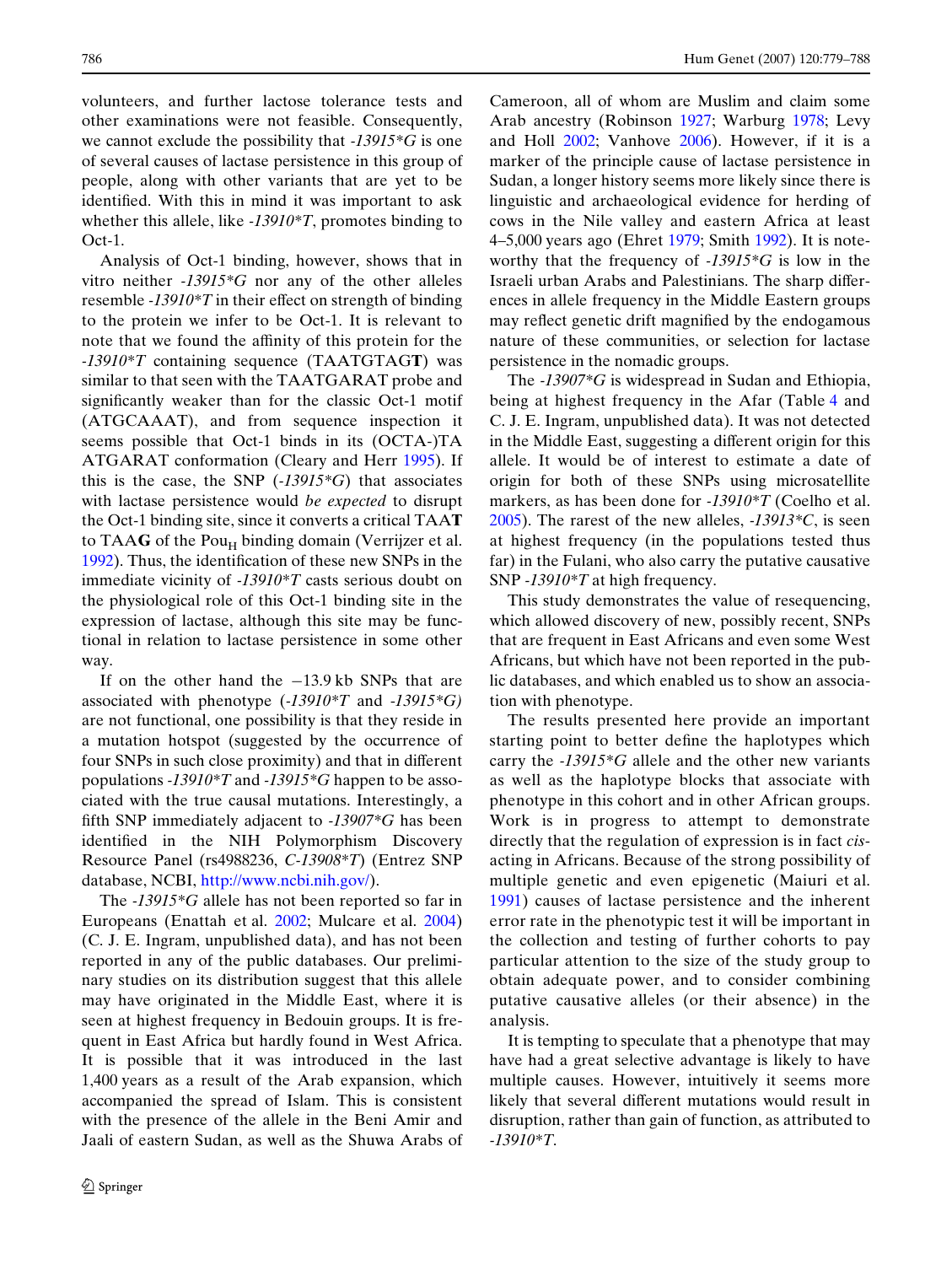The work described here demonstrates directly that using *C-13910T* as a diagnostic test for lactase persistence status is inappropriate for people of East African or Arabian ancestry.

Acknowledgments We thank Steve Jones, Tudor Parfitt, H. Babiker, Pat Smith, David Zeitlyn, Matthew Forka and Elizabeth Caldwell for help with collection of samples, and Ranji Araseratnam, Abigail Jones and many undergraduate students, in particular Naser Ansari Pour, Fiona Pring and Rhonda Sturley for preparing the DNA and/or testing for *LCT* markers. C. J. E. Ingram was funded by a BBSRC CASE studentship.

## **References**

- <span id="page-8-11"></span>Altshuler D, Brooks LD, Chakravarti A, Collins FS, Daly MJ, Donnelly P (2005) A haplotype map of the human genome. Nature 437:1299–1320
- <span id="page-8-2"></span>Bayoumi RA, Flatz SD, Kuhnau W, Flatz G (1982) Beja and Nilotes: nomadic pastoralist groups in the Sudan with opposite distributions of the adult lactase phenotypes. Am J Phys Anthropol 58:173–178
- <span id="page-8-1"></span>Bayoumi RA, Saha N, Salih AS, Bakkar AE, Flatz G (1981) Distribution of the lactase phenotypes in the population of the Democratic Republic of the Sudan. Hum Genet 57:279– 281
- <span id="page-8-10"></span>Bersaglieri T, Sabeti PC, Patterson N, Vanderploeg T, Schaffner SF, Drake JA, Rhodes M, Reich DE, Hirschhorn JN (2004) Genetic signatures of strong recent positive selection at the lactase gene. Am J Hum Genet 74:1111–1120
- <span id="page-8-22"></span>Blench R (1999) Why are there so many pastoral groups in eastern Africa? In: Azarya V, Breedveld A, De Bruijn M, Van Dijk H (eds) Pastoralists under pressure? Fulbe societies confronting change in west Africa. Brill Press, Boston, MA, USA
- <span id="page-8-28"></span>Cleary MA, Herr W (1995) Mechanisms for flexibility in DNA sequence recognition and VP16-induced complex formation by the Oct-1 POU domain. Mol Cell Biol 15:2090–2100
- <span id="page-8-12"></span>Coelho M, Luiselli D, Bertorelle G, Lopes AI, Seixas S, Destro-Bisol G, Rocha J (2005) Microsatellite variation and evolution of human lactase persistence. Hum Genet 117:329–339
- <span id="page-8-3"></span>Cook GC, al-Torki MT (1975) High intestinal lactase concentrations in adult Arabs in Saudi Arabia. Br Med J 3:135–136
- <span id="page-8-27"></span>Cuddenec Y, Delbruck H, Flatz G (1982) Distribution of the adult lactase phenotypes—lactose absorber and malabsorber—in a group of 131 army recruits. Gastroenterol Clin Biol 6:776–779
- <span id="page-8-6"></span>Dissanyake AS, El-Munshid HA, Al-Qurain A (1990) Prevalence of primary adult lactose malabsorption in the eastern provine of Saudi Arabia. Ann Saudi Med 10:598–601
- <span id="page-8-31"></span>Ehret C (1979) Antiquity of Agriculture in Ethiopia. J Afr Hist 20:161–177
- <span id="page-8-13"></span>Enattah NS, Sahi T, Savilahti E, Terwilliger JD, Peltonen L, Jarvela I (2002) Identification of a variant associated with adulttype hypolactasia. Nat Genet 30:233–237
- <span id="page-8-24"></span>Excoffier, Laval LG, Schneider L (2005) Arlequin Version 3.0: an integrated software package for population genetics data analysis. Evol Bioinform Online 1:47–50
- <span id="page-8-7"></span>Harvey CB, Hollox EJ, Poulter M, Wang Y, Rossi M, Auricchio S, Iqbal TH, Cooper BT, Barton R, Sarner M, Korpela R, Swallow DM (1998) Lactase haplotype frequencies in Caucasians: association with the lactase persistence/non-persistence polymorphism. Ann Hum Genet 62:215–223
- <span id="page-8-5"></span>Hijazi SS, Abulaban A, Ammarin Z, Flatz G (1983) Distribution of adult lactase phenotypes in Bedouins and in urban and agricultural populations of Jordan. Trop Geogr Med 35:157– 161
- <span id="page-8-0"></span>Holden C, Mace R (1997) Phylogenetic analysis of the evolution of lactose digestion in adults. Hum Biol 69:605–628
- <span id="page-8-26"></span>Hollox EJ, Poulter M, Wang Y, Krause A, Swallow DM (1999) Common polymorphism in a highly variable region upstream of the human lactase gene affects DNA-protein interactions. Eur J Hum Genet 7:791–800
- <span id="page-8-8"></span>Hollox EJ, Poulter M, Zvarik M, Ferak V, Krause A, Jenkins T, Saha N, Kozlov AI, Swallow DM (2001) Lactase haplotype diversity in the Old World. Am J Hum Genet 68:160–172
- <span id="page-8-19"></span>Kolho KL, Jarvela I (2006) DNA test for hypolactasia premature: authors' reply. Gut 55:131–132
- <span id="page-8-30"></span>Levy TE, Holl AFC (2002) Migrations, ethnogenesis, and settlement dynamics: Israelites in iron age Canaan and Shuwa-Arabs in the Chad Basin. J Anthropol Archaeol 21:83–118
- <span id="page-8-16"></span>Lewinsky RH, Jensen TG, Moller J, Stensballe A, Olsen J, Troelsen JT (2005) T-13910 DNA variant associated with lactase persistence interacts with Oct-1 and stimulates lactase promoter activity in vitro. Hum Mol Genet 14:3945–3953
- <span id="page-8-33"></span>Maiuri L, Raia V, Potter J, Swallow D, Ho MW, Fiocca R, Finzi G, Cornaggia M, Capella C, Quaroni A, Auricchio S (1991) Mosaic pattern of lactase expression by villous enterocytes in human adult-type hypolactasia. Gastroenterology 100:359– 369
- <span id="page-8-17"></span>Mulcare CA, Weale ME, Jones AL, Connell B, Zeitlyn D, Tarekegn A, Swallow DM, Bradman N, Thomas MG (2004) The T allele of a single-nucleotide polymorphism 13.9 kb upstream of the lactase gene (LCT) (C-13.9kbT) does not predict or cause the lactase-persistence phenotype in Africans. Am J Hum Genet 74:1102–1110
- <span id="page-8-21"></span>Murdock G (1967) Ethnographic atlas. University of Pittsburg Press, Pittsburgh, PA, USA
- <span id="page-8-14"></span>Olds LC, Sibley E (2003) Lactase persistence DNA variant enhances lactase promoter activity in vitro: functional role as a *cis* regulatory element. Hum Mol Genet 12:2333–2340
- <span id="page-8-23"></span>Peuhkuri K, Poussa T, Korpela R (1998) Comparison of a portable breath hydrogen analyser (Micro H2) with a Quintron MicroLyzer in measuring lactose maldigestion, and the evaluation of a Micro H2 for diagnosing hypolactasia. Scand J Clin Lab Invest 58:217–224
- <span id="page-8-9"></span>Poulter M, Hollox E, Harvey CB, Mulcare C, Peuhkuri K, Kajander K, Sarner M, Korpela R, Swallow DM (2003) The causal element for the lactase persistence/non-persistence polymorphism is located in a 1 Mb region of linkage disequilibrium in Europeans. Ann Hum Genet 67:298–311
- <span id="page-8-18"></span>Rasinpera H, Savilahti E, Enattah NS, Kuokkanen M, Totterman N, Lindahl H, Jarvela I, Kolho KL (2004) A genetic test which can be used to diagnose adult-type hypolactasia in children. Gut 53:1571–1576
- <span id="page-8-29"></span>Robinson AE (1927) Notes on the gamuia tribe, Sudan. J R Afr Soc 26:138–144
- <span id="page-8-32"></span>Smith AB (1992) Origins and spread of pastoralism in Africa. Ann Rev Anthropol 21:125–141
- <span id="page-8-4"></span>Snook CR, Mahmoud JN, Chang WP (1976) Lactose tolerance in adult Jordanian Arabs. Trop Geogr Med 28:333–335
- <span id="page-8-25"></span>Stephens M, Smith NJ, Donnelly P (2001) A new statistical method for haplotype reconstruction from population data. Am J Hum Genet 68:978–989
- <span id="page-8-20"></span>Swallow DM (2006) DNA test for hypolactasia premature. Gut 55:131–132
- <span id="page-8-15"></span>Troelsen JT, Olsen J, Moller J, Sjostrom H (2003) An upstream polymorphism associated with lactase persistence has increased enhancer activity. Gastroenterology 125:1686–1694